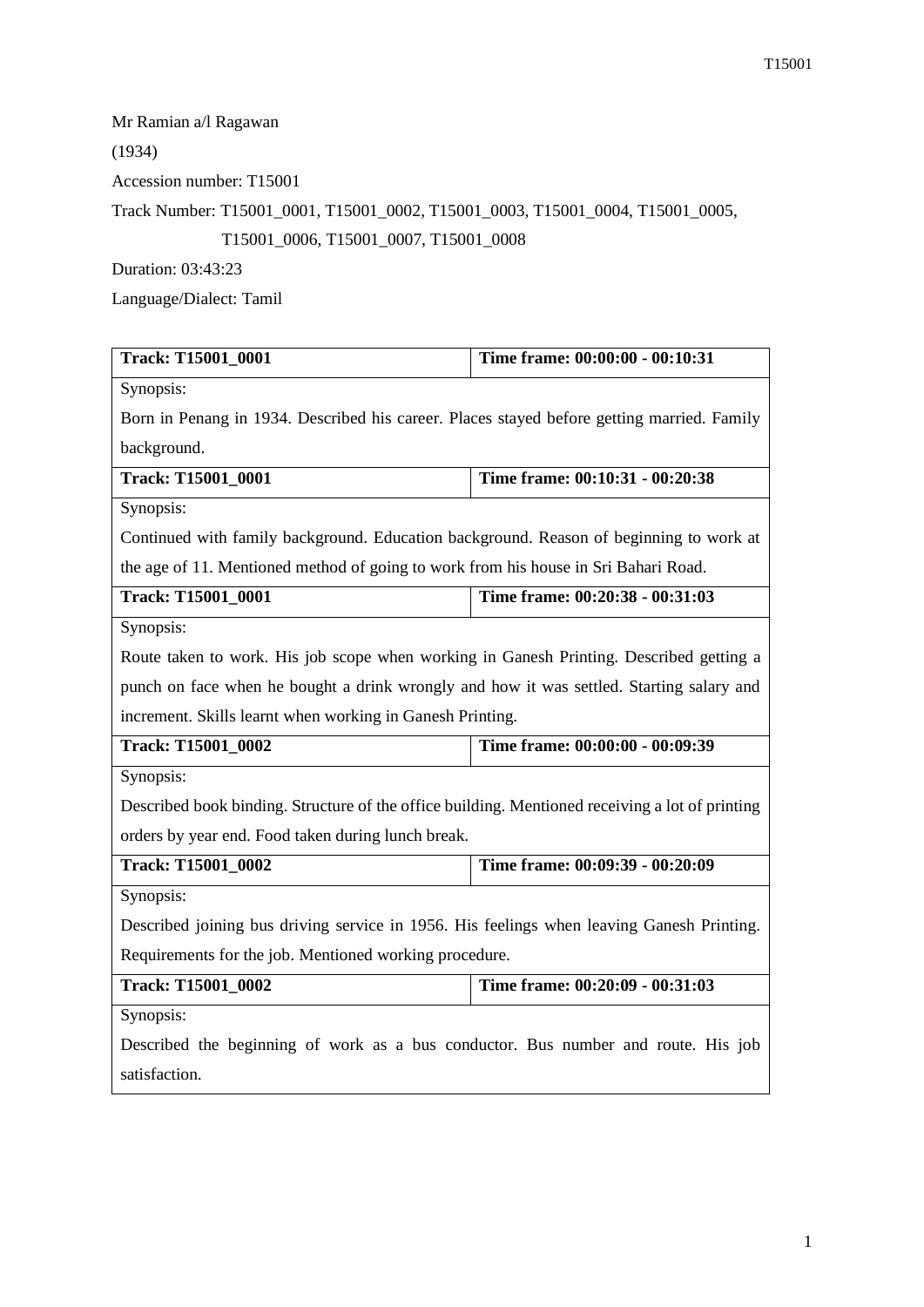| Track: T15001_0003                                                                          | Time frame: 00:00:00 - 00:10:01 |  |
|---------------------------------------------------------------------------------------------|---------------------------------|--|
| Synopsis:                                                                                   |                                 |  |
| Transportation to work when staying in Kampung Jawa Baru. Shifted his work to be a trolley  |                                 |  |
| bus driver after being a conductor for one year. Described the training for bus drivers.    |                                 |  |
| Track: T15001_0003                                                                          | Time frame: 00:10:01 - 00:20:43 |  |
| Synopsis:                                                                                   |                                 |  |
| Differences in uniform between a bus conductor and a bus driver. Mentioned work shifts.     |                                 |  |
| Mentioned change of work shifts. Responsibilities of a bus conductor. Mentioned that a      |                                 |  |
| conductor fell down from the bus when he was driving and passed away. Responsibilities of a |                                 |  |
| bus driver.                                                                                 |                                 |  |
| Track: T15001_0003                                                                          | Time frame: 00:20:43 - 00:31:03 |  |
| Synopsis:                                                                                   |                                 |  |
| Described a work accident which he hit a man. Compared the road condition now and then.     |                                 |  |
| The head office location.                                                                   |                                 |  |
| <b>Track: T15001_0004</b>                                                                   | Time frame: 00:00:00 - 00:09:56 |  |
| Synopsis:                                                                                   |                                 |  |
| Differences between a conductor and a bus driver. Problems faced occasionally at work when  |                                 |  |
| driving trolley bus. Bus passengers. Compared a diesel bus and a trolley bus. Described a   |                                 |  |
| trolley bus breakdown.                                                                      |                                 |  |
| Track: T15001_0004                                                                          | Time frame: 00:09:56 - 00:17:37 |  |
| Synopsis:                                                                                   |                                 |  |
| Mentioned about ending his trolley bus services in 1979. His salary and pension.            |                                 |  |
| Track: T15001_0005                                                                          | Time frame: 00:00:00 - 00:10:35 |  |
| Synopsis:                                                                                   |                                 |  |
| He was 10 years old during World War II. Places stayed during that period. Mentioned that   |                                 |  |
| they would run if siren sound was heard.                                                    |                                 |  |
| Track: T15001_0005                                                                          | Time frame: 00:10:35 - 00:20:00 |  |
| Synopsis:                                                                                   |                                 |  |
| Described the situation during the Japanese occupation of Malaya, including their food and  |                                 |  |
| clothes. Demonstrated a Japanese nursery song he learnt at school. Transportation used to   |                                 |  |
| travel from Penang Island to Parit Buntar.                                                  |                                 |  |
| Track: T15001_0005                                                                          | Time frame: 00:20:00 - 00:31:03 |  |
| Synopsis:                                                                                   |                                 |  |
| Described the "trunk box" used to carry goods when traveling. Mentioned witnessing the      |                                 |  |
| Japanese's leaving following their surrender. Food eaten when working under the governance  |                                 |  |
| of Japan.                                                                                   |                                 |  |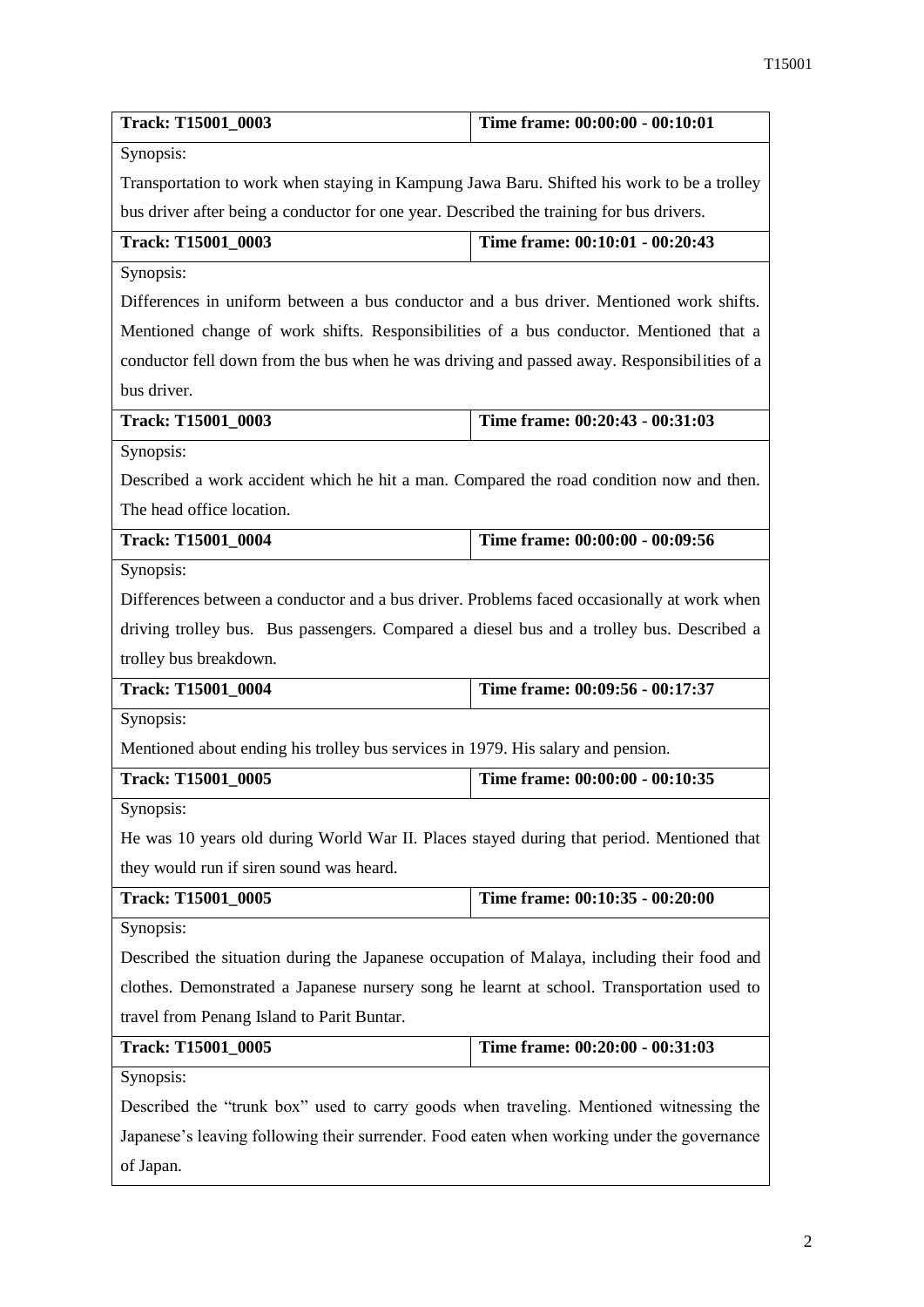| <b>Track: T15001_0006</b>                                                                       | Time frame: 00:00:00 - 00:10:30 |  |
|-------------------------------------------------------------------------------------------------|---------------------------------|--|
| Synopsis:                                                                                       |                                 |  |
| Continued with food taken during the Japanese occupation. Japanese currency. His thoughts       |                                 |  |
| on the Japanese people. Mentioned being given money by a Japanese man on the way back           |                                 |  |
| from school when he stayed in Sungai Petani.                                                    |                                 |  |
| <b>Track: T15001_0006</b>                                                                       | Time frame: 00:10:30 - 00:20:07 |  |
| Synopsis:                                                                                       |                                 |  |
| Described the situation in Penang when British was back to rule. His feelings during            |                                 |  |
| Independence in 1957. Described the training in diesel bus driving given when trolley bus       |                                 |  |
| service was stopped.                                                                            |                                 |  |
| <b>Track: T15001_0006</b>                                                                       | Time frame: 00:20:07 - 00:31:03 |  |
| Synopsis:                                                                                       |                                 |  |
| Continued with the description of the training in diesel bus driving. Types of diesel bus. Why  |                                 |  |
| he preferred driving a trolley bus. Time to report to work. The bus numbers and routes. Work    |                                 |  |
| finishing time.                                                                                 |                                 |  |
| Track: T15001_0007                                                                              | Time frame: 00:00:00 - 00:10:31 |  |
| Synopsis:                                                                                       |                                 |  |
| Bus accident experienced when driving a diesel bus. Action taken on him after the accident.     |                                 |  |
| Mentioned the training in diesel bus driving.                                                   |                                 |  |
| Track: T15001_0007                                                                              | Time frame: 00:10:31 - 00:20:38 |  |
| Synopsis:                                                                                       |                                 |  |
| Mentioned his trainer in diesel bus driving. Described about the diesel bus he drove. Bus route |                                 |  |
| he usually serviced.                                                                            |                                 |  |
| Track: T15001_0007                                                                              | Time frame: 00:20:38 - 00:31:03 |  |
| Synopsis:                                                                                       |                                 |  |
| His feelings during the training period. Mentioned that both conductors and bus drivers needed  |                                 |  |
| to do shift work. Routine job as a bus conductor and a bus driver. Routine job when finishing   |                                 |  |
| work.                                                                                           |                                 |  |
| <b>Track: T15001_0008</b>                                                                       | Time frame: 00:00:00 - 00:10:18 |  |
| Synopsis:                                                                                       |                                 |  |
| Prayers before starting work. Retired on December 31, 1989. How he felt when retired.           |                                 |  |
| Mentioned getting a Tun Sardon Award in 1971 for driving safely. His opinion on the current     |                                 |  |
| bus service.                                                                                    |                                 |  |